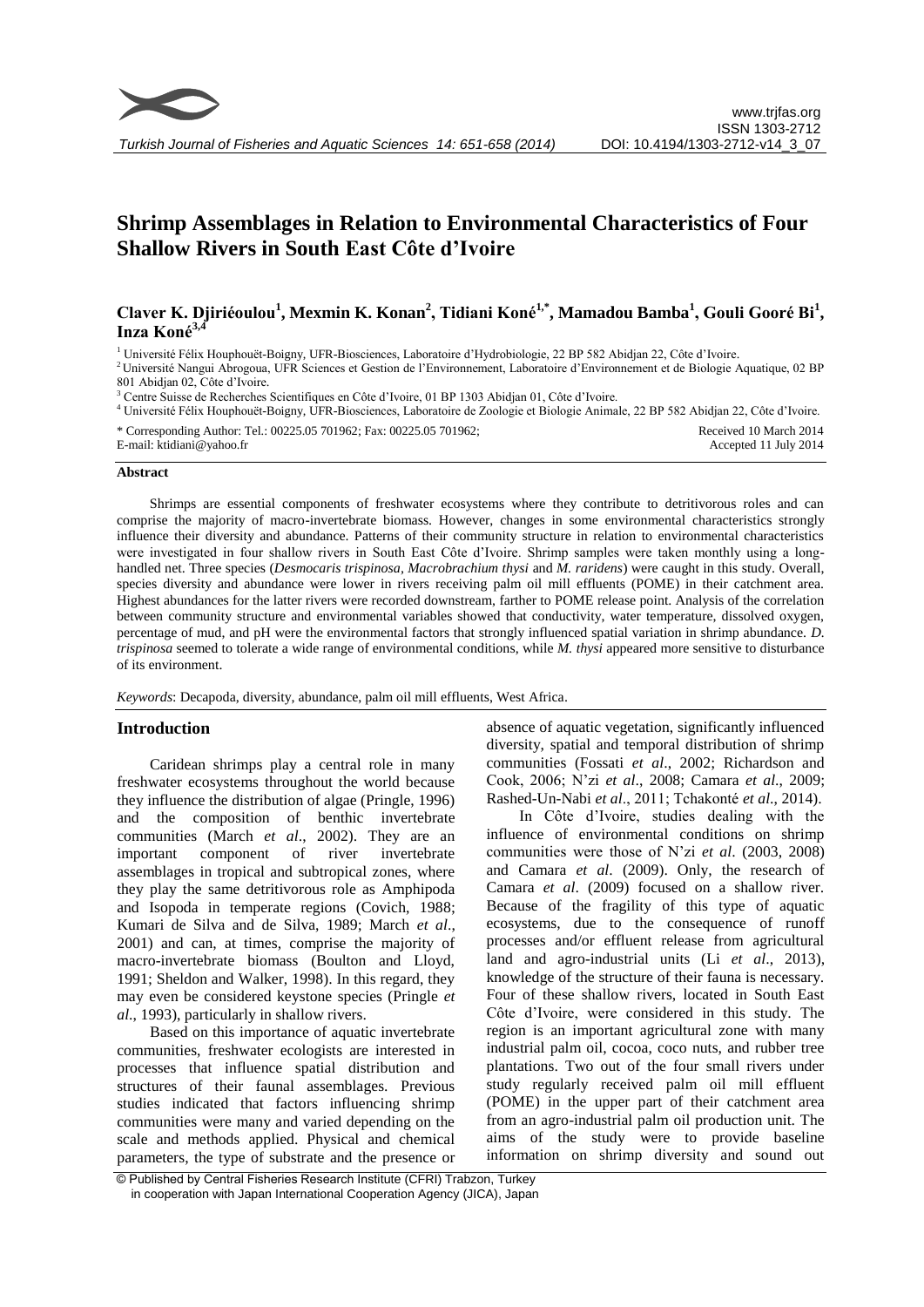possible impacts of environmental characteristics on species richness, abundance, and distribution in this area.

## **Materials and Methods**

## **Study Area**

Four small rivers (Ehania, Bodoua, Boulo 1, and Boulo 2) located in South East Côte d'Ivoire were surveyed (Figure 1). This area is characterized by four seasons: a long rainy season (May to July), a short dry season (August to September), a short rainy season (October to November), and a long dry season (December to March). The upper zones of the studied rivers are surrounded by an industrial plantation of palm oil. Two of the studied rivers (Ehania and Boulo 1) received regularly POME in the upper zone of their catchment area from an important industrial palm oil production unit. Three to four sampling sites were chosen on each river along a longitudinal gradient. For River Boulo 1, in addition to these four sites, a fifth site (C5) was chosen on a small tributary which is free of POME release.

## **Environmental Conditions**

Environmental parameters (water depth, temperature, pH, conductivity, dissolved oxygen, canopy, current velocity, mud level, vegetal debris occurrence, aquatic plant proportion, and gravel-sand mixture percent) were monthly measured *in situ* at each site from April 2012 through March 2013. Canopy cover (%) and substrate type (mud, gravelsand mixture) were estimated visually as described by Gordon *et al*. (1994), and Rios and Bailey (2006). Current velocity  $(m.s^{-1})$ ) was measured as

implemented by Camara *et al*. (2009) and it was taken in mid-channel on five occasions by timing a floating object (polystyrene cube) over a five meter stretch of the river. Current velocity value recorded was the average of the five trials. Water depth (m) and width (m) were measured (average of five measures) to the nearest centimeter. Physical and chemical characteristics in different sampling sites are presented in Table 1.

#### **Shrimp Samples Collection and Identification**

Shrimps were collected monthly from April 2012 through March 2013 using a long-handled net (25 cm diameter, and 2 mm mesh size). Sampling was conducted by a single operator during five minutes at each sampling site. The material retained in the net was transferred into a white tray. Shrimps were then sorted and kept in plastic bottles containing a 70% ethanol solution. The shrimps caught were identified under a microscope following Monod (1966, 1980), and Powell (1980).

#### **Data Analysis**

The number of individuals per species, sites and sampling period was determined. The occurrence percentage (%OF) was calculated using the following formula:

$$
\%OF = (Ni/Nts) \times 100,
$$

with  $Ni =$  number of samples containing a given species i, and  $Nts = total number of samples$ collected.

The %OF was used to classify species following Dajoz (2000): %OF>50: very frequent species;



**Figure 1.** Sampling sites (●) in South East Côte d'Ivoire.○: Palm oil mill effluent release sites; TESF: Tano-Ehy Swamp Forest; gridded area: palm oil industrial plantation.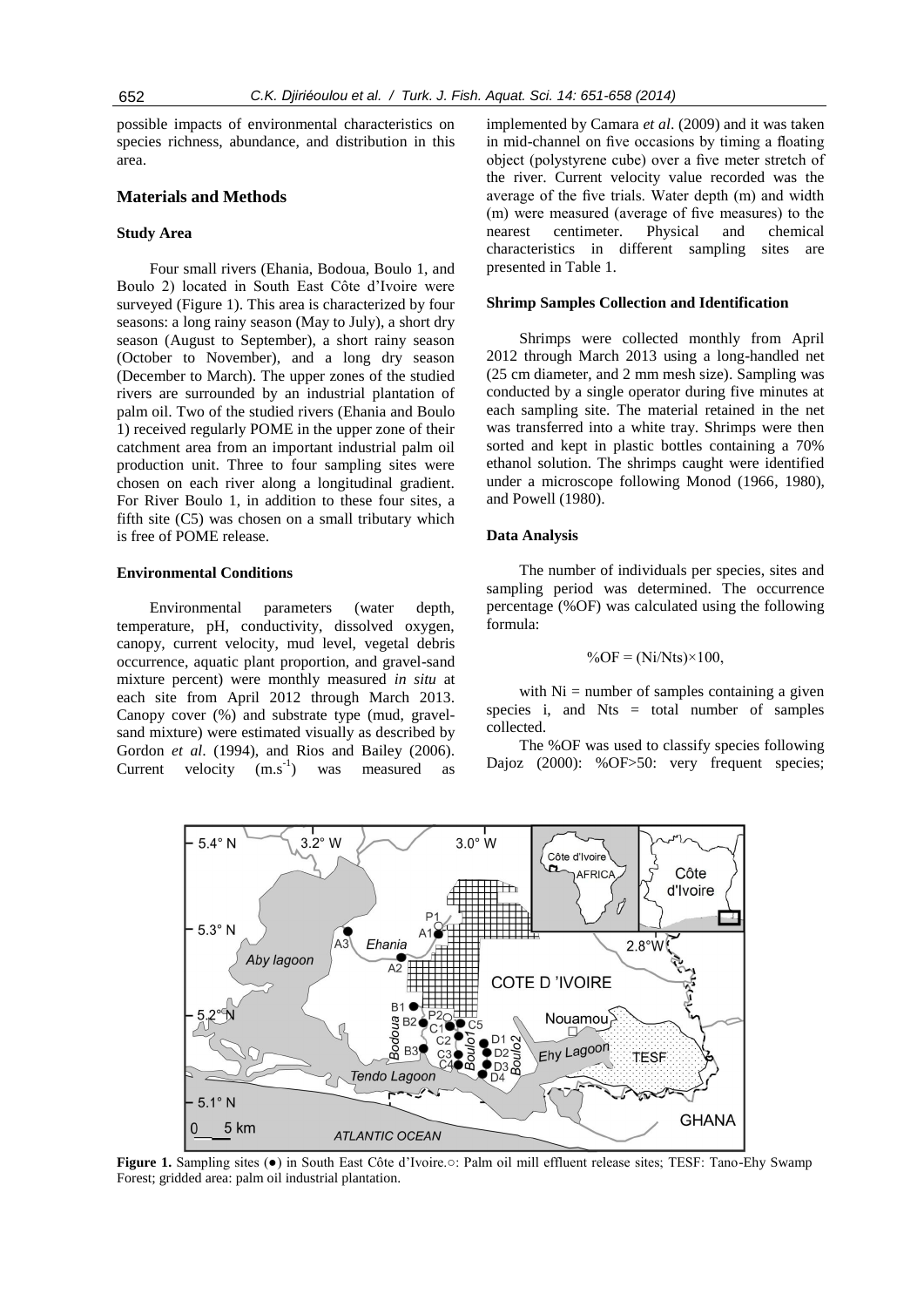| Rivers           | <b>Sites</b>   | Seasons - | <b>Environmental Variables</b> |                   |                     |                 |                 |                  |                  |        |                |                  |      |
|------------------|----------------|-----------|--------------------------------|-------------------|---------------------|-----------------|-----------------|------------------|------------------|--------|----------------|------------------|------|
|                  |                |           | <b>WT</b>                      | DO(%)             | Cond                | <b>WD</b>       | pH              | <b>GSM</b>       | Mud              | VD     | AP             | Can              | Vel  |
| A                |                | <b>RS</b> | $26.88 \pm 1.13$               | 21.89±7.18        | $227.83 \pm 165.85$ | $0.36 \pm 0.04$ | $5.70 \pm 0.45$ | 85               | $\boldsymbol{0}$ | 15     | $\mathbf{0}$   | $\boldsymbol{0}$ | 0.69 |
|                  | A1             | DS        | $28.90 \pm 1.51$               | 31.34±21.82       | 406.45±345.09       | $0.31 \pm 0.03$ | $4.98 \pm 0.56$ |                  |                  |        |                |                  |      |
|                  |                | <b>RS</b> | $26.42 \pm 1.28$               | $22.30\pm4.90$    | 83.93±37.88         | $0.88 \pm 0.29$ | $5.79 \pm 0.29$ | 10               | 45               | 30     | 15             | $\overline{0}$   | 0.58 |
|                  | A2             | DS        | $26.08 \pm 0.47$               | $24.03 \pm 2.43$  | 78.74±50.52         | $0.63 \pm 0.09$ | $5.19 \pm 1.08$ |                  |                  |        |                |                  |      |
|                  |                | <b>RS</b> | 25.48±0.58                     | 22.5±9.336        | 54.20±20.79         | $1.62 \pm 0.43$ | $5.86 \pm 0.98$ | 20               | 20               | 50     | 5              | 90               | 0.37 |
|                  | A <sub>3</sub> | DS        | 25.79±0.69                     | 28.39±13.92       | 58.34±20.13         | $1.73 \pm 0.24$ | $5.58 \pm 0.96$ |                  |                  |        |                |                  |      |
|                  |                | <b>RS</b> | $25.73 \pm 1.16$               | $42.44\pm 6.11$   | 40.50±29.24         | $0.42 \pm 0.05$ | $5.51 \pm 0.75$ | 20               | 35               | 45     | $\mathbf{0}$   | 50               | 0.00 |
| $\, {\bf B}$     | B1             | DS        | $26.28 \pm 0.81$               | $45.60 \pm 7.97$  | $25.33 \pm 1.75$    | $0.42 \pm 0.11$ | $5.92 \pm 1.23$ |                  |                  |        |                |                  |      |
|                  | B2             | <b>RS</b> | $25.47\pm0.37$                 | $46.04 \pm 4.07$  | $34.32 \pm 12.88$   | $1.31 \pm 0.28$ | $5.36 \pm 0.62$ |                  | 10               | 50     | 5              | 5                | 0.57 |
|                  |                | DS        | $26.10\pm0.72$                 | $52.03 \pm 6.56$  | 28.94±2.28          | $1.23 \pm 0.72$ | $5.93 \pm 0.89$ | 40               |                  |        |                |                  |      |
|                  | B <sub>3</sub> | <b>RS</b> | $26.12 \pm 0.45$               | $37.98 \pm 18.38$ | 58.66±6.33          | $0.41 \pm 0.06$ | $5.42 \pm 0.46$ | 20               | 15               | 65     | $\mathbf{0}$   | 25               | 0.00 |
|                  |                | DS        | $27.09 \pm 0.14$               | $21.53 \pm 7.52$  | 45.18±2.91          | $0.43 \pm 0.01$ | $5.71 \pm 0.26$ |                  |                  |        |                |                  |      |
| $\mathbf C$<br>D | C <sub>1</sub> | <b>RS</b> | $27.75 \pm 1.92$               | $31.73 \pm 5.59$  | $226.06 \pm 139.60$ | $0.21 \pm 0.07$ | $5.07 \pm 0.56$ | 60               | 5                | 40     | $\mathbf{0}$   | 33               | 0.44 |
|                  |                | DS        | $27.82 \pm 1.89$               | 39.87±5.32        | $62.68 \pm 18.83$   | $0.16 \pm 0.03$ | $5.30 \pm 0.97$ |                  |                  |        |                |                  |      |
|                  |                | <b>RS</b> | $26.58 \pm 1.23$               | $26.27 \pm 9.45$  | 194.10±123.28       | $0.21 \pm 0.08$ | $4.99 \pm 0.53$ | 40               | 20               | 40     | $\mathbf{0}$   | 45               | 0.52 |
|                  | C <sub>2</sub> | DS        | 26.98±0.75                     | $33.94 \pm 6.03$  | $62.63 \pm 16.00$   | $0.42 \pm 0.32$ | $5.15 \pm 0.94$ |                  |                  |        |                |                  |      |
|                  | C <sub>3</sub> | <b>RS</b> | $25.50 \pm 0.46$               | $30.50 \pm 14.46$ | $68.06 \pm 10.72$   | $1.12 \pm 0.05$ | $5.42 \pm 0.63$ | 10               | 35               | 50     | 5              | 5                | 0.40 |
|                  |                | DS        | $25.58 \pm 0.67$               | $25.51 \pm 7.90$  | $46.53 \pm 13.00$   | $1.22 \pm 0.11$ | $5.49 \pm 0.34$ |                  |                  |        |                |                  |      |
|                  | C <sub>4</sub> | <b>RS</b> | $25.72 \pm 0.47$               | $22.37\pm 6.97$   | $67.91 \pm 6.71$    | $0.52 \pm 0.14$ | $5.64 \pm 0.73$ | $\boldsymbol{0}$ | 40               | 55     | 5              | 63               | 0.10 |
|                  |                | DS        | $26.08 \pm 1.16$               | $21.06 \pm 0.39$  | 44.70±9.27          | $0.63 \pm 0.23$ | $5.95 \pm 0.36$ |                  |                  |        |                |                  |      |
|                  | C <sub>5</sub> | RS        | $25.63 \pm 0.44$               | 33.88±10.17       | $34.02 \pm 2.28$    | $0.53 \pm 0.19$ | $5.05 \pm 0.35$ | 40               | 10               | 30     | 30             | 15               | 0.97 |
|                  |                | DS        | $25.83 \pm 0.44$               | 46.78±15.38       | $30.21 \pm 5.08$    | $0.59 \pm 0.27$ | $5.02 \pm 0.69$ |                  |                  |        |                |                  |      |
|                  | D1             | <b>RS</b> | 25.99±0.47                     | $17.55 \pm 5.91$  | 35.89 ± 5.36        | $0.86 \pm 0.22$ | $5.57 \pm 0.65$ | 30               | 35               | 35     | $\mathbf{0}$   | 70               | 0.00 |
|                  |                | DS        | $25.85 \pm 0.52$               | $37.34 \pm 17.18$ | 58.26±24?35         | $0.77 \pm 0.27$ | $5.99 \pm 0.39$ |                  |                  |        |                |                  |      |
|                  |                | <b>RS</b> | $26.02 \pm 0.36$               | $17.00\pm4.13$    | $30.38 \pm 3.78$    | $0.56 \pm 0.07$ | $5.37 \pm 0.54$ | 60               | 10               | $30\,$ | $\mathbf{0}$   | 5                | 0.12 |
|                  | D2             | DS        | 25.93±0.95                     | $31.70 \pm 16.66$ | $29.13 \pm 9.46$    | $0.40 \pm 0.05$ | $5.34 \pm 0.71$ |                  |                  |        |                |                  |      |
|                  |                | <b>RS</b> | $26.22 \pm 0.35$               | $32.67 \pm 6.29$  | $30.80 \pm 2.87$    | $0.76 \pm 0.23$ | $5.28 \pm 0.69$ | $\boldsymbol{0}$ |                  | 80     | $\mathbf{0}$   | 80               | 0.16 |
|                  | D <sub>3</sub> | DS        | $26.05 \pm 041$                | 34.49±6.38        | $25.24 \pm 2.55$    | $0.60 \pm 0.15$ | $5.55 \pm 0.30$ |                  | 20               |        |                |                  |      |
|                  |                | <b>RS</b> | $25.85 \pm 0.79$               | 19.34±6.94        | 36.07±5.47          | $1.41 \pm 0.38$ | $5.90 \pm 0.39$ | 70               | $\boldsymbol{0}$ | 30     | $\overline{0}$ | 10               | 0.16 |
|                  | D <sub>4</sub> | DS        | $27.15 \pm 1.83$               | $24.41 \pm 15.13$ | $39.03 \pm 5.28$    | $1.65 \pm 0.15$ | $5.88 \pm 0.62$ |                  |                  |        |                |                  |      |

**Table 1.** Environmental variables (mean±SD) measured at different sites in four small coastal rivers (A: Ehania, B: Bodoua, C: Boulo 1, D: Boulo 2) in South East Côte d'Ivoire from April 2012 through March 2013

WT: water temperature; DO: dissolved oxygen; Cond: conductivity; WD: water depth; GSM: gravel-sand mixture, VD: vegetal debris, AP: aquatic plant; Can: canopy; and Vel: current velocity

25<%OF ≤50: common species; %OF≤25: rare species.

Before performing comparison analyses, data normality and homogeneity were checked using the Kolmogorov-Smirnov test (P*>*0.05) and the Levene test (Sokal and Rohlf, 1995), respectively. Seasonal variation in shrimp abundance was evaluated using the Student t test. A significance level of  $P<0.05$  was considered**.**

Species abundance in relation to environmental variables was analyzed using Spearman's correlation test (Sokal and Rohlf, 1995) and the ReDundancy Analysis (RDA). The RDA method was used to detect patterns of species association related to environmental variables (ter Braak and Verdonschot, 1995). Environmental variables and shrimp data were  $log10(x+1)$  transformed prior to analysis. Monte Carlo permutations (500) were done so as to identify a subset of measured environmental variables which exerted significant and independent influences on shrimp distribution at P<0.05. RDA was performed using CANOCO 4.5 (ter Braak and Smilauer, 2002) whereas STATISTICA 7.1 computer package was used for the other tests. In the ordination diagram produced by CANOCO, the importance of environmental factors is indicated by the relative length of vectors, i.e. the longer the vector, the greater the influence on species distribution (ter Braak and Verdonschot, 1995).

## **Results**

## **Species Composition and Distribution**

#### **Occurrence Data**

From all the 15 sampling sites visited three species were collected: *Desmocaris trispinosa*  (Desmocarididae), *Macrobrachium thysi,* and *M. raridens* (Palaemonidae). The species diversity varied with sampling rivers. It was highest in River Boulo 2 with the three species. Two species (*Desmocaris trispinosa* and *M. raridens*) were collected in rivers Bodoua and Boulo 1, while only *D. trispinosa* was caught in river Ehania.

Species occurrence percentage at each river level and species classification (very frequent, common, and rare) as well varied with sampling rivers. *D. trispinosa* was common in Rivers Ehania (%OF=31.03) and Boulo 1 (%OF=40) but very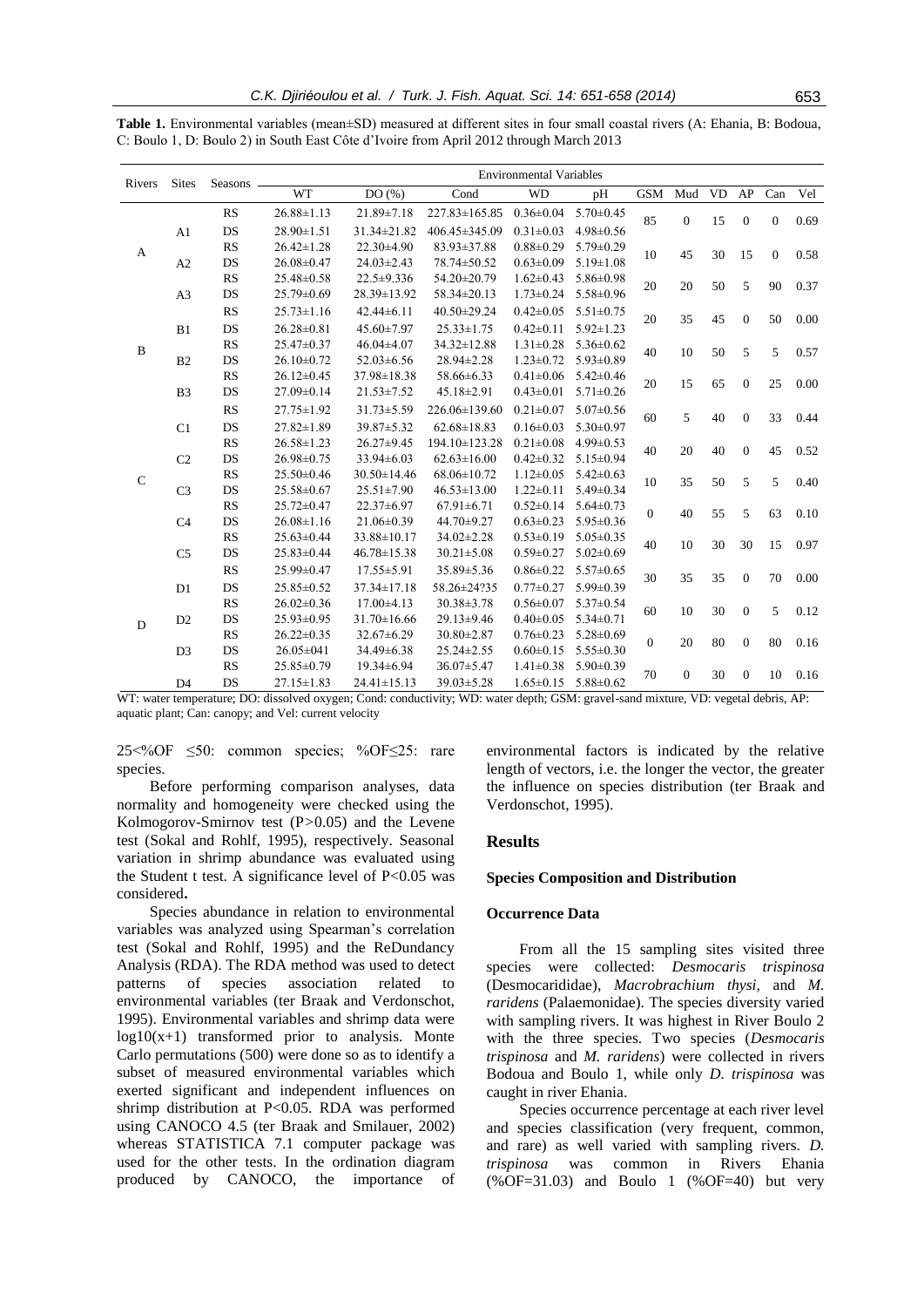frequent in River Bodoua (%OF=90) and River Boulo 2 (%OF=82.50). *M. thysi* was common in River Bodoua (%OF=40) and River Boulo 2 (%OF=25) but rare in River Boulo 1 (%OF=14). *M. raridens*, which was only collected in River Boulo 2 appeared rarely (%OF=5) in the samples. At the level of all samples collected in this study in all four rivers, *D. trispinosa* appeared also very frequent (%OF=59.73), while *M. thysi* (%OF=20.13) and *M. raridens* (%OF=1.34) were rare.

When the analysis is done only considering the sampling season (dry or rainy seasons), *D. trispinosa*  appeared very frequent in each sampling season (with %OF data of 61.33 and 59.46, respectively for dry and rainy seasons), while other species remained rare during these seasons (0-24 %OF).

## **Abundance Data**

Overall, based on all samples collected during this study, *D. trispinosa* was the most abundant species with 6,130 individuals out of 6,398. It was followed by *M. thysi* and *M. raridens* with 265 and 3 individuals respectively. When the studied rivers were considered separately, *D. trispinosa* appeared also as the most abundant species for each of them. Figure 2 showed marked shrimp abundance variation both within sampling rivers as well as sampling sites. In Rivers Ehania and Boulo 1 where POME was released in the upstream area, shrimp abundance was

noticeable only in the downstream section of the river (in sites A3 for River Ehania and C4 in River Boulo 1) with the exception of site C5 which is an upstream site of River Boulo 1 but located on a small tributary with no POME input. In two others rivers (Bodoua and Boulo 2) shrimps were caught in all different sites (from upstream to downstream), and abundance data did not seem to follow any particular gradient. The highest abundance was recorded at sites B1 and D3, respectively in Rivers Bodoua and Boulo 2.

Highest total shrimp abundances were observed during dry season for Rivers Ehania and Bodoua, while they mainly occurred in rainy season in Rivers Boulo 1 and Boulo 2 (Figure 3). But the student tests performed showed significant variation between seasons only for Boulo 1 (P<0.05).

## **Correlations Between Shrimps Abundance and Environmental Variables**

The spearman correlation analysis results performed on species with important specimens number (*Desmocaris trispinosa* and *Macrobrachium thysi*) revealed that dissolved oxygen, conductivity, water temperature, and water velocity strongly influenced the abundance of shrimp species (Table 2). The abundance of *D. trispinosa* was negatively correlated with conductivity, water temperature and current velocity, while abundance of *M. thysi* was positively correlated with dissolved oxygen and



**Figure 2.** Shrimp' mean abundances for different sampling sites of four small coastal rivers in South East Côte d'Ivoire.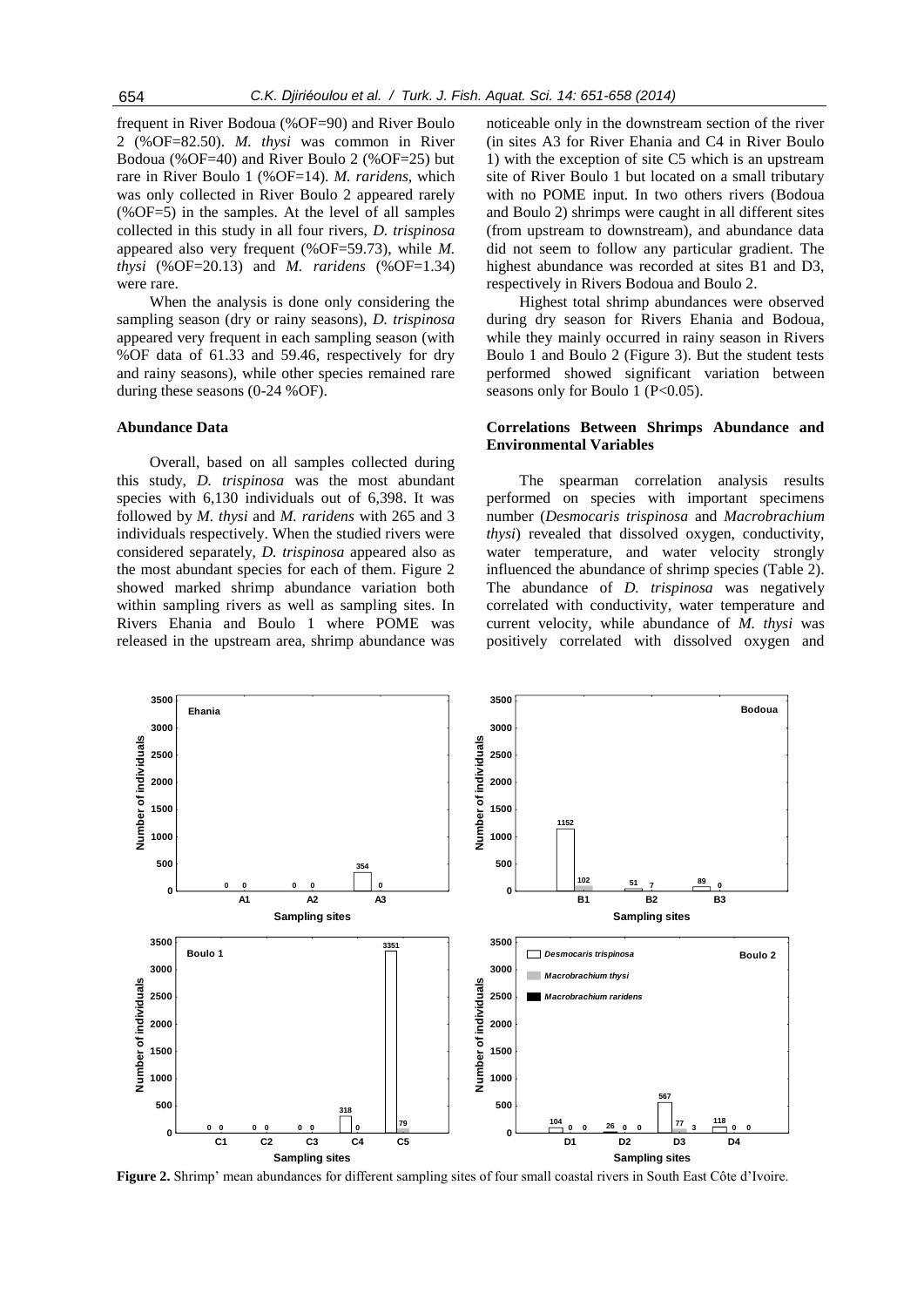

**Figure 3.** Number of shrimp individuals caught during dry and rainy seasons in four shallow coastal rivers (A: Ehania; B: Bodoua; C: Boulo 1; and D: Boulo 2) in South East Côte d'Ivoire from April 2012 through March 2013.

negatively with conductivity.

Results of the Redundancy Analysis (RDA) showed that the correlation between environmental factors and shrimp species was mainly explained by the first two axes (95.60% of total variance). Conductivity, water temperature, percentage of mud, pH, dissolved oxygen, and water velocity were the best at explaining shrimp fauna distribution in the explored rivers (Figure 4). *Desmocaris trispinosa* was more abundant in sites where pH was higher and water temperature, conductivity and percentage of mud displayed the lowest values. High abundances of *M. thysi* were mainly influenced by a good oxygenation level. The distribution of *M. raridens* did not seem to be influenced by any of the environmental variables considered in this study. Overall, axis 1 successfully separated sites receiving POME release from those that were free of it: sites receiving POME were mainly located in the positive part of axis 1 and were characterized by highest values of conductivity, water temperature, proportion of mud, and an absence of shrimps; sites that were free of POME release were located in the negative part of axis 1 and had lowest values of conductivity, water temperature, mud proportion, and included shrimps presence.

## **Discussion**

Three species (*Desmocaris trispinosa*, *Macrobrachium thysi,* and *M. raridens*) were collected in the four small coastal rivers under study. The species diversity varied with sampling river. One or two species were collected in sites without POME, with a third species collected only in one site without POME. No shrimps were collected in the sites close to the POME releases (less than 3 km). The overall species diversity for these shallow coastal rivers is comparable to findings of Camara *et al*. (2009) in another small coastal river in the south of Côte d'Ivoire. These authors sampled 3 species (*D. trispinosa*, *Macrobrachium thysi,* and *M. dux*) in River Banco. However, species diversity in present

study is lower than those mentioned in River Mé (n=10 species) (N'zi *et al*., 2003) and River Boubo (n=9 species) (N'zi *et al*., 2008) in Côte d'Ivoire. Many reasons such as longitudinal zonation of river abiotic conditions (Graça *et al*., 2004), river size (Camara *et al*., 2009), discharge (Cortes *et al*., 2002), sampling sites' (habitats) physical and chemical characteristics (Cumberlidge, 2005; Tchakonté *et al*., 2014), and sampling gear characteristics (Rashed-Un-Nabi *et al*., 2011) could explain species diversity variation along and within basins. For instance some shrimp species are collected only through electrofishing (N'zi *et al*., 2008; Rashed-Un-Nabi *et al*., 2011). The four small rivers sampled in this study were located in an important agricultural zone while the Banco River, in the Banco forest, is partly surrounded by the capital city Abidjan (Côte d'Ivoire). Water quality in these two rivers could have been impaired by human activities (agriculture, and uncontrolled discharge of domestic, urban and industrial wastes and sewages in the rivers) as mentionned by Tchakonté *et al*. (2014). However, the Banco River (9 km long) (Camara *et al*., 2009) and the four rivers studied in the present study (6, 7, 8.5, and 20 km long, respectively for Rivers Boulo 2, Boulo 1, Bodoua, and Ehania) are relatively small, while River Boubo (130 km long) (N'zi *et al*., 2008) and Mé (140 km long) (N'zi *et al*., 2003) are bigger. The ability of bigger rivers to support higher species diversity is explained by the fact that they have large range of various microhabitats being able to host more species (Graça *et al*., 2004). Additionally the sampling gear used could also have induced differences between data presented above. The present investigation was based on handled net fishing while N'zi *et al*. (2003, 2008) used an electrofishing gear in Boubo and Mé rivers.

Species richness was found to vary among rivers. In Rivers Ehania and Boulo 1, where POME was released in upper stream, few species (1 and 2) were collected and shrimp abundance seemed to follow an upstream-downstream gradient, with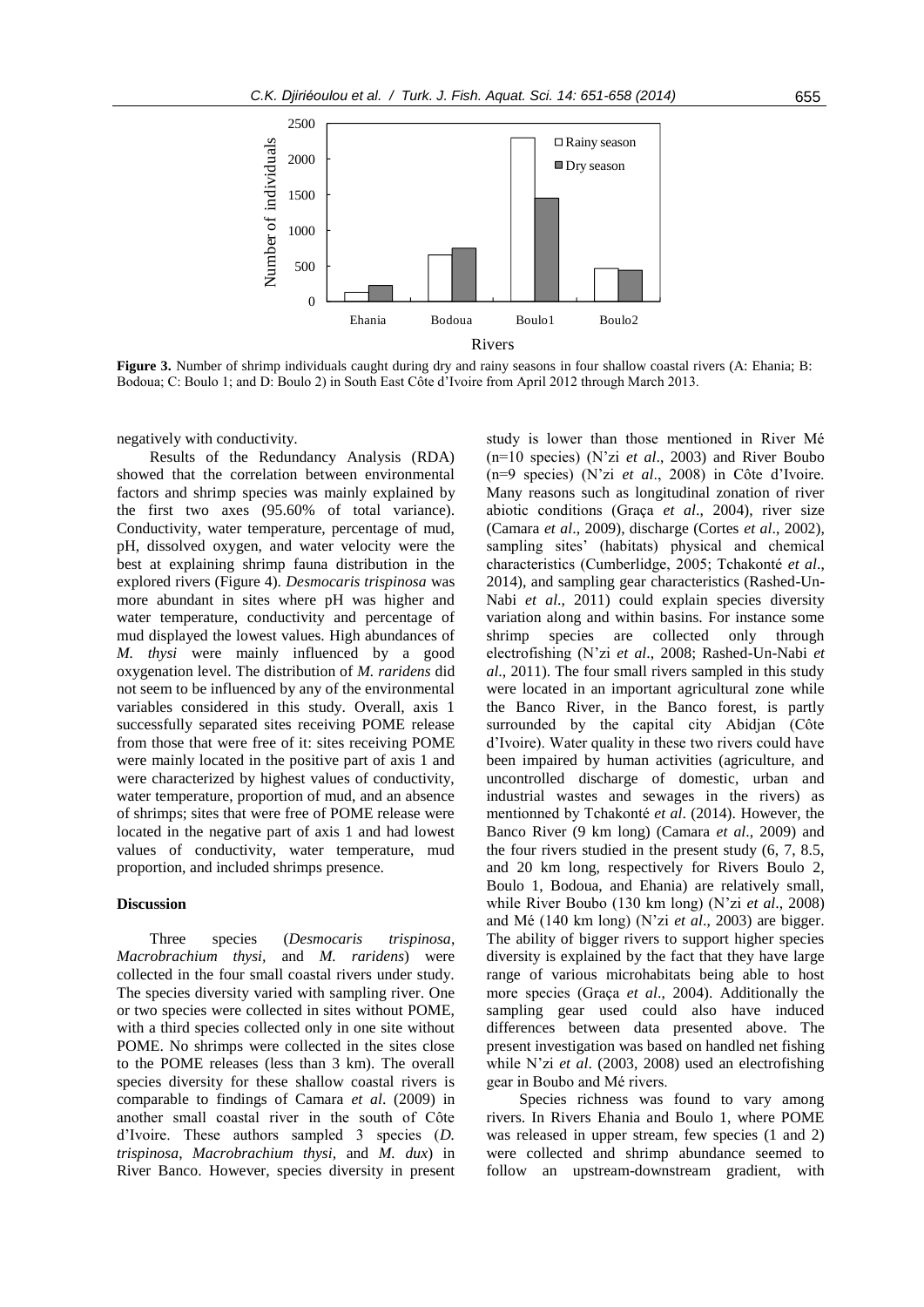**Table 2.** Results of the Spearman correlation analysis (*p*-values) between shrimp species and environmental factors

|                      | Environmental variables |      |         |           |         |                              |         |         |      |         |         |
|----------------------|-------------------------|------|---------|-----------|---------|------------------------------|---------|---------|------|---------|---------|
| <b>Species</b>       | pΗ                      | DΟ   | Cond    | <b>WD</b> | WТ      | GSM                          | M       | VD      |      | ∴an     | Vel     |
| Desmocaris tripinosa | 0.26                    | 0.03 | $-0.64$ | 0.26      | $-0.41$ | 0.06                         | $-0.25$ | $-0.19$ | 0.09 | $-0.16$ | $-0.41$ |
| Macrobrachium thysi  | $-0.05$                 | 0.46 | $-0.62$ | $-0.06$   | $-0.15$ | $-0.02$                      | $-0.09$ | $-0.28$ | 0.15 | $-0.06$ | 0.003   |
|                      | .                       |      |         |           |         | the property and property of |         |         |      | _______ |         |

Significant correlations are in bold; DO: dissolved oxygen; Cond: conductivity; WD: water depth; WT: water temperature; GSM: gravel-sand mixture; M: mud; VD: vegetal debris; AP: aquatic plant; Can: canopy; and Vel: current velocity.



**Figure 4.** Redundancy analysis triplots showing relationships between sampling sites and shrimp species and environmental variables in the four shallow coastal rivers in South East Côte d'Ivoire.

Sample codes: A1-A3 from river Ehania, B1-B3 from river Bodoua, C1-C5 from river Boulo 1, and D1-D4 from river Boulo 2; Environmental variables: WT= water temperature, DO=dissolved oxygen, Cond=conductivity, WD=water depth, GSM= gravel-sand mixture, VD=vegetal debris, AP=aquatic plant, Can=canopy, and Vel=current velocity ; in bold samples with POME.

significant data only in downstream, further from the POME release point. Adversely in remaining rivers, species diversity was higher (2 to 3) and shrimp appeared in upstream, as well as middle stream, and downstream. These data are evidence that POME release in a river catchment area is a possible factor that may influence shrimp species diversity, as previously mentioned by Kouamé *et al*. (2012). At a stream reach scale, invertebrates have, in general, a clumped distribution, which is assumed to be related to the mosaic of interchanging conditions in substratum, flow conditions, depth and many others (Cortes *et al*., 2002). These conditions are likely to change at a scale of only a few metres or centimetres (Arunachalam *et al*., 1991; Graça *et al*., 2004). These data do not match with abundance variation in Rivers Ehania and Boulo 1, but they further explain the type of abundance variation of shrimp species collected in the present study rivers that were free of POME release in their catchment area.

Physical and chemical data analyzed in this study showed variations along and between the rivers. Canonical correspondence analysis performed further separated sites located on rivers with POME release

in their catchment area from those which do not receive it. Sites of the first group were distinguished by high conductivity, water temperature, mud proportion and absence of shrimp, while those of the second group had low conductivity, water temperature, mud proportion and hosted more shrimp species. POME are known to contain soluble material such as gases  $(CH_4, SO_2, NH_3, halogens...),$  soluble liquids or solids which comprise ions and either organic or inorganic material and with their concentration above the threshold value (Igwe and Onyegbado, 2007). Thus without proper treatment POME may spoil aquatic ecosystems (Zhang *et al*., 2011). While evaluating the impact of effluents from an agro-industrial palm oil production unit on a small coastal river in Côte d'Ivoire) Kouamé *et al*. (2012) showed that conductivity, turbidity, pH, nitrites and orthophosphates were significantly higher in sites receiving effluents. The biotic structure and water quality of streams and rivers reflect an integration of the physical, chemical and anthropogenic processes occurring in a catchment area. Human induced hydrological changes, physical disturbances (habitat alteration, urban land use) and point and nonpoint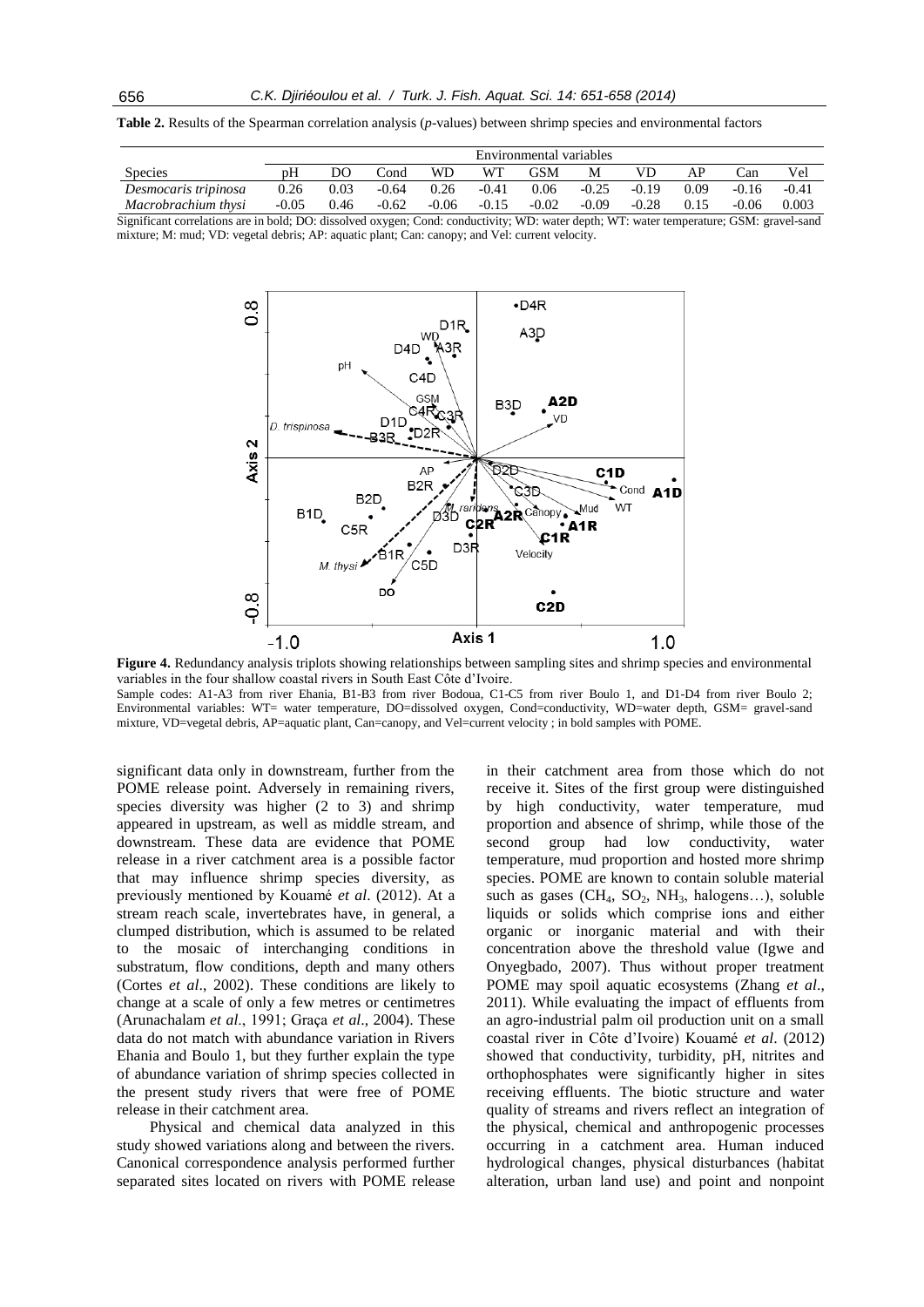sources of pollution (chemical contamination, surface runoff, intensive agriculture) are examples of processes responsible for a broad-scale deterioration of lotic ecosystems (Chatzinikolaou *et al*., 2006; Sharma and Chowdhary, 2011). The present study clearly showed a possible impact of POME release on environmental characteristics.

Analysis of the correlation between shrimp diversity and environmental characteristics showed that water temperature, conductivity, dissolved oxygen, pH, mud occurrence, and current velocity are the environmental characteristics that shape species diversity and abundance. It is almost a consensus among researchers that the main abiotic agents acting on the distribution and abundance of decapods are temperature, salinity, dissolved oxygen, depth, and substrate organic-matter content and texture (Tchakonté *et al*., 2014). Moreover, these parameters were key factors in the distribution of shrimps *Atyoida pilipes* and *Caridina weberi* in the rivers of Nuku-Hiva Island (Fossati *et al*., 2002), and *Pleoticus muelleri* in Southeastern Brazil (Costa *et al*., 2004). Data of the present study showed that the abundance of *D. trispinosa* decreased with increasing temperature, conductivity and current velocity. Adversely, previous studies on this species (Camara *et al*., 2009) mentioned that the highest densities were associated with high conductivities. The weakness of *D. trispinosa* to withstand in habitat with higher current velocity was already recorded in other shrimp species *Caridina waberi* (Atyidae) (Fossati *et al*., 2002). The abundance of *M. thysi* decreased with increasing water temperature and conductivity and increased with increasing dissolved oxygen level. The same trends were observed for this species in the Banco River (Camara *et al*., 2009). The high and positive correlation between *D. thysi* and the oxygen level of habitats makes this species more sensitive to environmental disturbances.

## **Conclusion**

Three shrimp species (*Desmocaris trispinosa*, *Macrobrachium thysi* and *M. raridens*) were recorded in the four shallow rivers investigated in this study. Environmental variables such as water conductivity, temperature, dissolved oxygen, percentage of mud, and pH were the factors that strongly influenced spatial variation in shrimp diversity and abundance as shown in previous studies. More specifically, data of the present investigation showed that POME releases in some rivers catchment areas were important factors that caused environmental characteristics variations and, subsequently, induced species diversity and abundance reductions.

#### **Acknowledgments**

This work is part of the research project entitled "Evaluation of refuge and nursery roles of the TanoeEhy swamp forest for fishes of adjacent lagoon and marine ecosystems" and was funded by the Program d'Appui Stratégique à la Recherche Scientifique, Côte d'Ivoire (PASRES) and Centre Suisse de Recherches Scientifiques en Côte d'Ivoire (CSRS) through its RASAPCI program (Recherche et Action pour la Sauvegarde des Primates en Côte d'Ivoire, CSRS, Côte d'Ivoire). Authors are grateful to Berté Issouf, Konan Y. Aristide, Money A. Ida, and Simmou Y. Junior for their support during field sampling.

#### **References**

- Arunachalam, M., Madlhusoodanannair, K.C., Vijverberg, J., Kortmulder, K. and Suriyana-Rayanan, H. 1991. Substratum selection and seasonal variation in densities of invertebrates in stream pools of a tropical river. Hydrobiologia, 213: 141-148. doi :10.1007/BF00015000.
- Boulton, A.J. and Lloyd, L.N. 1991. Macroinvertebrate assemblages in floodplain habitats of the lower River Murray, South Australia. Regulated Rivers: Research and Management 6: 183-201. doi: 10.1002/rrr. 3450060304.
- Camara, I.A., Konan, M.K., Diomandé, D., Edia, E.O. and Gourène, G. 2009. Ecology and diversity of freshwater shrimps in Banco National Park (Banco River Basin, Côte d'Ivoire). Knowledge and Management of Aquatic Ecosystems, 393 (05). [doi: 10.1051/kmae/2009020.](http://dx.doi.org/10.1051/kmae/2009020)
- Chatzinikolaou, Y., Dakos, V. and Lazaridou, D. 2006. Longitudinal impacts of anthropogenic pressures on benthic macroinvertebrate assemblages in a large transboundary Mediterranean river during the low flow period. [Acta Hydrochimica et Hydrobiologic](http://www.researchgate.net/journal/0323-4320_Acta_Hydrochimica_et_Hydrobiologica)*a*, 34: 453-463. doi: 10.1002/aheh.200500644.
- Cortes, R.M.V., Ferreira, M.T., Oliveira, S.V. and Oliveira, D. 2002. Macroinvertebrate community structure in a regulated river segment with different flow conditions. River Research Applications, 18: 367-382. doi: 10.1002/rra.679.
- Costa, R.C., Fransozo, A. and Pinheiro, A.P. 2004. Ecological distribution of the shrimp *Pleoticus muelleri* (Bate, 1888) (Decapoda: Penaeoidea) in southeastern Brazil. Hydrobiologia, 529: 195–203. doi: 10.1007/s10750-004-6410-x.
- Covich, A.P. 1988. Atyid shrimp in the heatwaters of the Luquillo Mountains, Puerto Rico: filter feeding in natural and artificial streams. Internationale Vereinigung für Theoretische und Angewand Limnologie Verhandlungen, 23: 2108–2113.
- Cumberlidge, N. 2005. A rapid survey of the decapod crustaceans of the Boké Préfecture, Guinea. In: H.E. Wright, J. McCullough and M.S. Diallo (Eds.), A rapid Biological Assessment of Boké Préfecture, Northwestern Guinea. Bulletin Biological Assessment, 41: 38-46.
- Dajoz, R. 2000. Précis d'Écologie, 7ème édition, Dunod, Paris, 615 pp.
- Fossati, O., Mosseron, M. and Keith, P. 2002. Distribution and habitat utilization in two atyid shrimps (Crustacea: decapoda) in rivers of Nuku-Hiva Island (French Polynesia). Hydrobiologia, 472: 197-206. doi: 10.1023/A:1016311220269.
- Gordon, N.D., McMahon, T.A. and Finlayson, B.L. 1994.